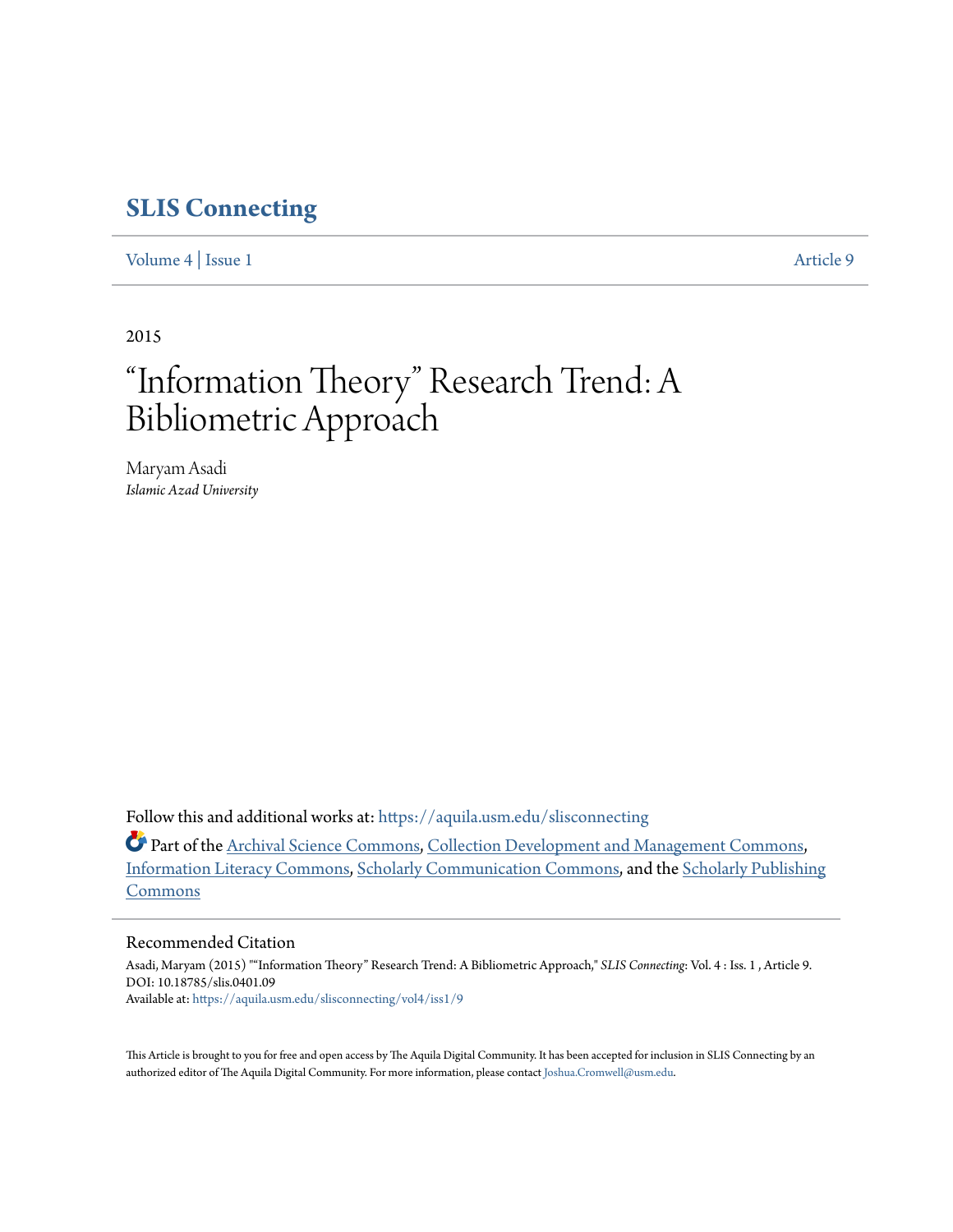# **"Information Theory" Research Trend: A Bibliometric Approach**

By Maryam Asadi Islamic Azad University, Tehran, Iran

### **Introduction**

One of the most controversial issues, in a multidisciplinary area, is *information theory. The American Heritage Science Dictionary* (2014) defines information theory as "a branch of mathematics that mathematically defines and analyzes the concept of information, statistics and probability theory, and applications include the design of systems that have to do with data transmission, encryption, compression, and information processing and deeply affected many fields." It has a fundamental contribution to make in multiple disciplines, such as mathematics, statistics, computer science, physics, neurobiology, communication theory, information science, economics, and electrical engineering. Indeed, information theory played a crucial role to achieve many pertinent scientific missions and inventions such as Voyager, Mobile phone, and Internet.

Shannon's 1948 paper, "A Mathematical Theory of Communication," in the *Bell System Technical Journal* is considered by many scholars to be the founding document of information theory. In this paper, he introduced a qualitative and quantitative model of communication as a statistical process underlying information theory (Shannon, 1948; Shannon & Weaver, 1949).

A large body of research has been published in different formats (e.g. journal, book, proceeding papers, letter, meeting abstract, etc.) in the field of information theory. Given this, identifying and measuring the effect and value of scientific outputs, such as the field of information theory, plays an important role in today's world of information overload. Bibliometric studies carried out in recent years "have provided an accurate and objective method to measure the contribution of the paper to the advancement of knowledge" and the *Web of Science* database is "the most widely accepted and

frequently used database for analysis of scientific publications" (Wen & Huang, 2012).

# **Purpose of the Study**

The purpose of this study is to carry out a bibliometric analysis and examine scientific collaborations in information theory articles gathered from the Thomson Reuters *Web of Science* (*WoS*) database. Therefore, this study focuses on the following objectives:

1) number of publications in the field of information theory and growth rate; 2) type of documents and languages used by researchers; 3) periodicals that published the most articles in this field of study; 4) countries that produced the greatest number of publications; 5) universities and institutions with the greatest number of publications; 6) the most productive and effective authors in this field of study; 7) average page count per article and average cited reference count per article; 8) most cited articles of information theory; 9) authorship and collaboration patterns in this field of study; 10) the type of collaboration between scholars in this field (institution, inter‐institution, international); and 11) most common subject categories and keywords.

# **Methods**

This research was done with a bibliometric approach. This study was limited to Thomson Reuters *Web of Science* (*WoS*) database using the following search strategy: TS="information theory". TS tag searches title, abstract, and keyword fields. Document information included name of author, author address (affiliation), title, year of publication, keywords, name of journal, and number of cited references. In total, 9,243 items were retrieved and duplicate records were excluded. Overall, 8,466 records were gathered and analyzed using Microsoft Excel software. Additional coding was manually performed based on the research objectives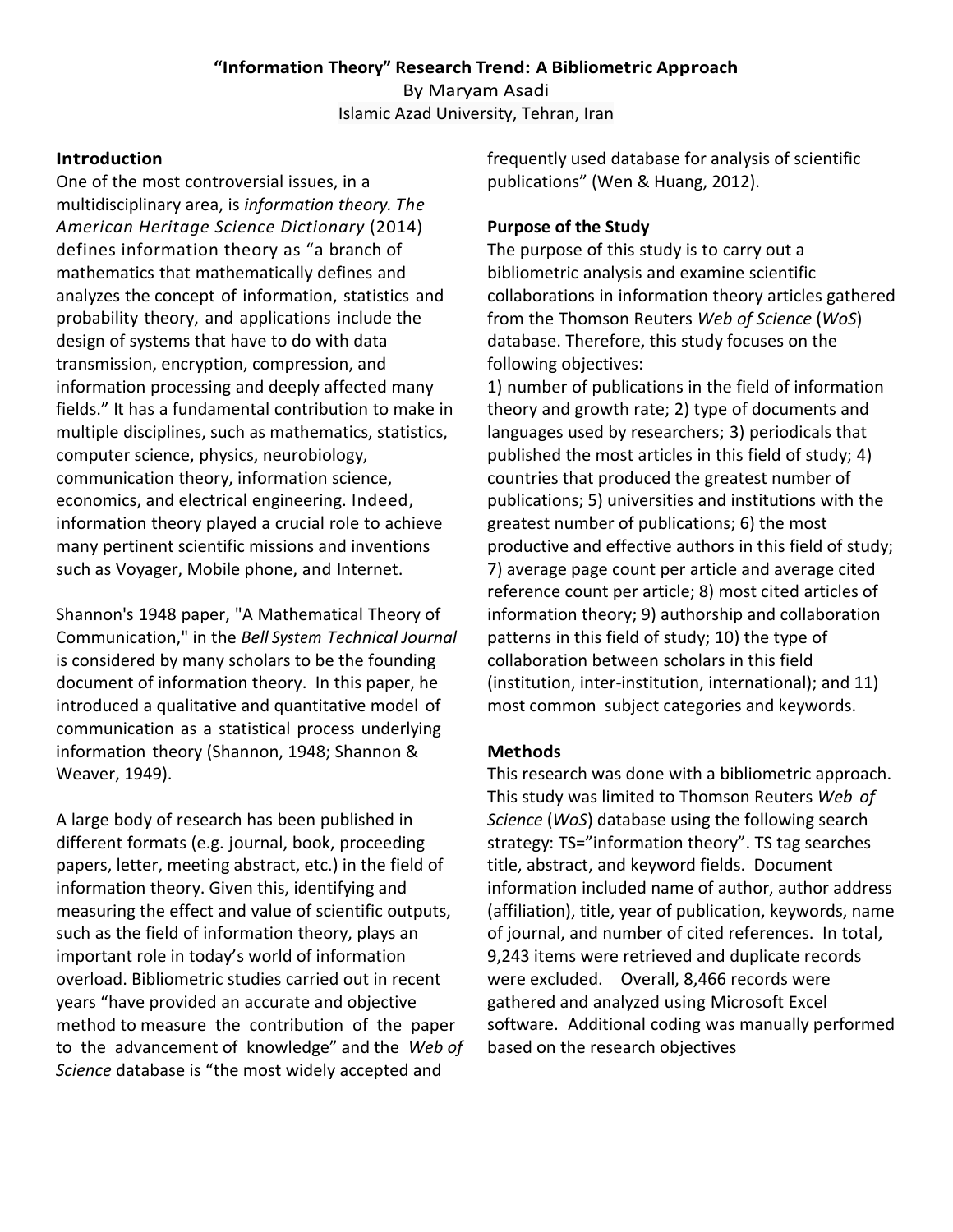

Figure1. Publications on Information Theory, 1913‐2011



Figure 2. Growth Rate of Publications on Information Theory, 1913-2011

#### **Results**

#### *Number of Publications and Growth Rate*

Data showed that 8,466 items were published by researchers in sources covered by *Web of Science* (*WoS*) in the area of information theory.

Figure 1 indicates that the number of scientific publications in the field of information theory over the period from 1913 to 2007 increased. Despite an overall increase, there was a decrease in 2008, a sharp rise in 2009, and during 2010‐ 2011 bottomed out slightly.

In order to calculate trend of growth rate of publications in information theory, the following formula was used:

$$
PR = \frac{Vpresent - Vpast}{Vpast} \times 100
$$

Where PR is Percent Rate, Vpresent is present or future value and Vpast is past value.

Figure 2 demonstrates the trend of growth rate of publications in information theory. As can be seen, there were fluctuations in the trend of scientific publications of information theory. In fact, there were three general trends. First, over the period from 1913 to 1950, the trend of outputs was stagnated. Secondly, in the years 1951, 1965, 1990, and 2009, there was an upward trend and in years 1952‐53, 1966, 1992, 2008, and 2010‐11, there was a downward trend. Finally, during 1954‐1964, 1967‐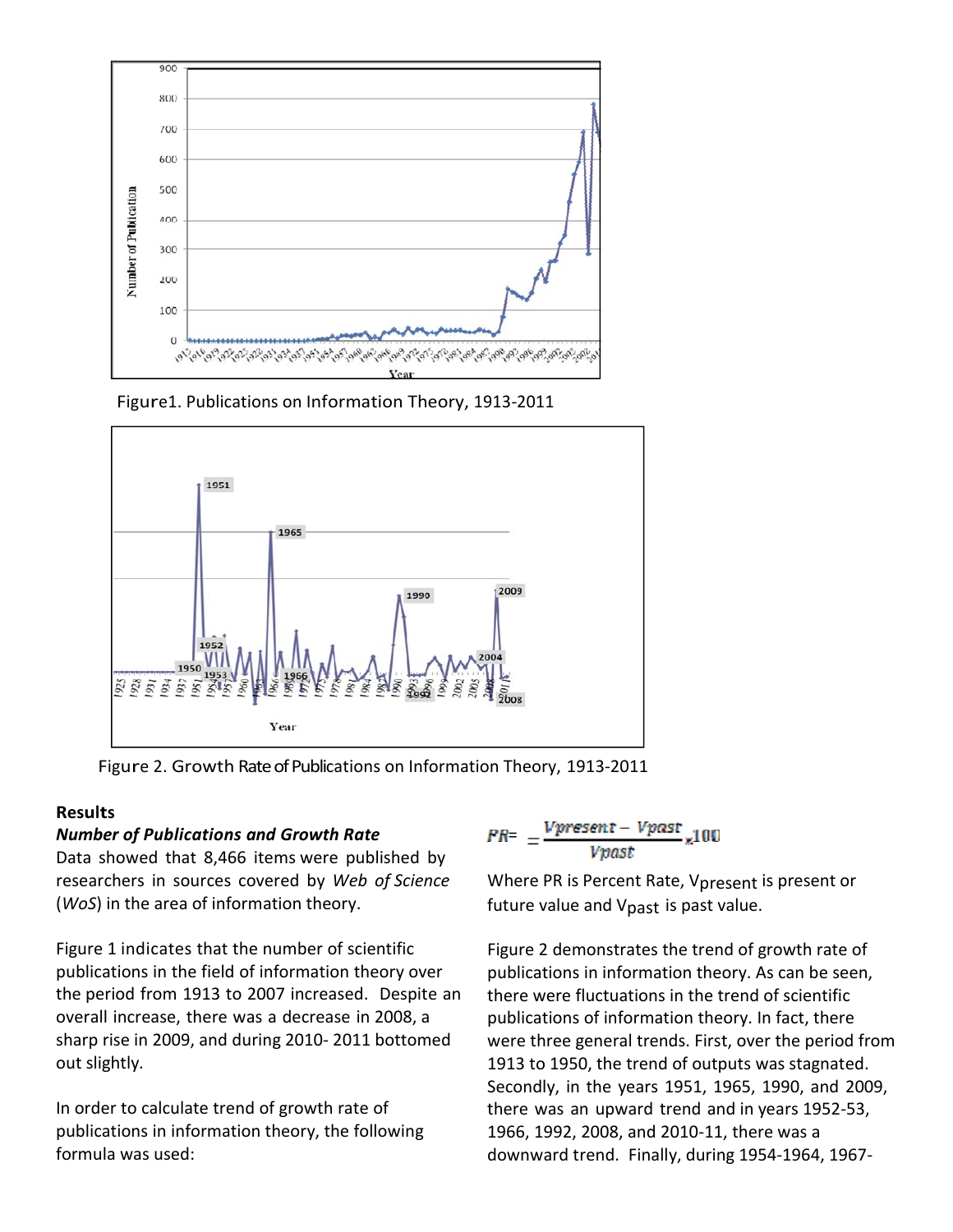1988, and 1993‐2007 growth rate of outputs was uneven and did not exhibit a clear pattern.

In order to calculate the average annual growth rate of works during 89 years, the geometric mean is used. Results showed that this rate was 7.5 percent and as mentioned, breaks in the growth of publications in some years it occurred.

# *Types of Documents and Languages*

The results of the analysis of the type of documents showed indicated that the documents were in eleven different formats including articles, proceedings, book reviews, correction, discussion, editorial material, letter, meeting abstract, news item, note, and reprint. As expected, the most frequent format was articles (60.10%), followed by proceedings (33.09%), book review (2%), and meeting abstracts (1.45%) (Table 1).

Scientific publications in the field of information theory were published in 16 languages. English documents ranked top (97.52%) followed by German (1.07%), and French (0.50%) respectively (Table 2).

#### Table 1. Document Type and Percentage

| Article                 | 60.10% |
|-------------------------|--------|
| Proceedings Paper       | 33.09% |
| <b>Book Review</b>      | 2.00%  |
| <b>Meeting Abstract</b> | 1.45%  |
| Editorial               | 1.39%  |
| Letter                  | 0.93%  |

#### Table 2. Language and Percentage

| 97.52% |
|--------|
| 1.07%  |
| 0.50%  |
| 0.35%  |
| 0.12%  |
| 0.11%  |
| 0.08%  |
| 0.06%  |
| 0.05%  |
| 0.04%  |
| 0.04%  |
| 0.02%  |
| 0.01%  |
| 0.01%  |
| 0.01%  |
|        |

| Slovak<br>0.01% |
|-----------------|
|-----------------|

#### *Periodicals that Published the Most Articles*

The items in this study were published in 3,424 journals and conference proceedings. *IEEE Transactions on Information Theory* published the most documents (3.59%) followed by *Physical Review A: Atomic, Molecular and Optical Physics* (2.01%), *Physica A: Statistical Mechanics and Its Applications* (1.32%), and *Physical Review E: Statistical, Nonlinear and Soft Matter Physics* (1.24%). Table 3 shows top ten journals and proceedings that published in the field of information theory.

#### Table 3. Publication Title and Percentage

| $\overline{1}$ | IEEE Transactions on<br><b>Information Theory</b>        | 3.59% |
|----------------|----------------------------------------------------------|-------|
| 2              | Physical Review A                                        | 2.01% |
| 3              | Physica A                                                | 1.32% |
| 4              | Physical Review E                                        | 1.24% |
| 5              | <b>Electronics Letters</b>                               | 1.13% |
| 6              | Physics Letters A                                        | 0.78% |
| 7              | Entropy                                                  | 0.76% |
| 8              | <b>Physical Review Letters</b>                           | 0.67% |
| 9              | Proceedings of the US<br>National Academy of<br>Sciences | 0.53% |
| 10             | Journal of Theoretical<br>Biology                        | 0.52% |

# *Countries that Produced the Greatest Percentage of Publications*

Researchers of the 91 Countries had impressive contribution to this field of study. Among them, countries of USA, UK, Peoples Republic China, Canada, Germany, Japan, Spain, France, Italy, and Australia respectively, were top ten countries that published the highest number of publications during in this period in field of information theory (Table 4).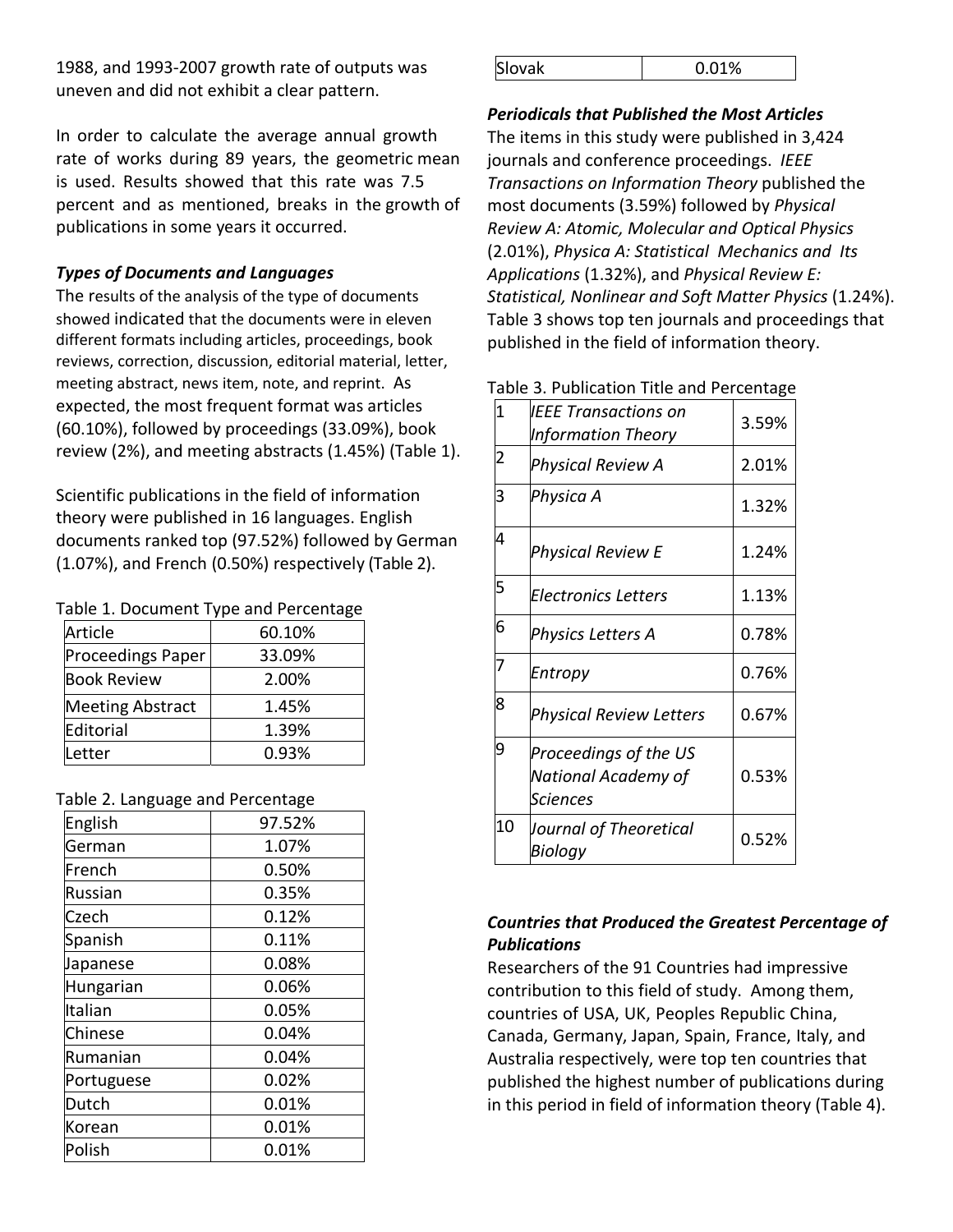|  | Table 4. Publications by Country |  |
|--|----------------------------------|--|
|--|----------------------------------|--|

| 1                       | <b>USA</b>      | 46.92% |
|-------------------------|-----------------|--------|
| $\overline{2}$          | UK              | 8.08%  |
| $\overline{\mathsf{3}}$ | Peoples R China | 7.36%  |
| 4                       | Canada          | 5.53%  |
| 5                       | Germany         | 5.00%  |
| 6                       | Japan           | 4.98%  |
| 7                       | Spain           | 4.55%  |
| 8                       | France          | 4.52%  |
| $\overline{9}$          | Italy           | 3.71%  |
| 10                      | Australia       | 3.07%  |

#### *Publications by Universities and Institutions*

There were over 3,900 institutions and universities involved in research activity in the field of information theory. As can be seen in Table 5, MIT university, University of Illinois, National University La Plata, University of Waterloo, University of California, Berkeley, California Institute of Technology (CALTECH), University California, San Diego, Stanford University, Le Centre national de la recherche scientifique (CNRS), and Princeton University produced the most scientific documents in this field ranked 1‐10, respectively.

Table 5. Publications by Institution

| 1  | <b>MIT University</b>                                     | 8.81% |
|----|-----------------------------------------------------------|-------|
| 2  | University of Illinois                                    | 1.04% |
| 3  | National University La<br>Plata                           | 0.94% |
| 4  | University of Waterloo                                    | 0.93% |
| 5  | University of California,<br><b>Berkeley</b>              | 0.90% |
| 6  | California Institute of<br>Technology (CALTECH)           | 0.85% |
|    | University California, San<br>Diego                       | 0.83% |
| 8  | <b>Stanford University</b>                                | 0.80% |
| 9  | Le Centre national de la<br>recherche scientifique (CNRS) | 0.77% |
| 10 | Princeton University                                      | 0.73% |

# *Most Productive Authors in Information Theory*

Table 6 illustrates the most productive and effective authors in the field of information theory. Findings indicated that of 8,466 documents were written by 13,590 authors. Plastino, Hayashi, Matsuda, Nalewajski, and Casas were the five most productive authors in the field of information theory; i.e. they authored the largest number of papers.

| 1              | Plastino A       | 162 |
|----------------|------------------|-----|
| $\overline{2}$ | Hayashi Y        | 35  |
| 3              | Nalewajski RF    | 34  |
| $\overline{4}$ | Matsuda R        | 33  |
| $\overline{5}$ | Casas M          | 28  |
| $\overline{6}$ | <b>Wallace R</b> | 28  |
| 7              | Jumarie G        | 25  |
| 8              | Schneider TD     | 25  |
| 9              | Rogan PK         | 24  |
| 10             | Szpankowski W    | 24  |

# Table 6. Most Productive Authors

#### *Average Number of Pages and Cited References*

Characteristics of publications of information theory research (i.e. number of articles, average page count per article, and average reference count per article) in the study period 1913‐2011 are summarized in Table 6. They are grouped in eight periods, including 1913, 1938, 1950‐59, 1960‐69, 1970‐79, 1980‐89, 1990‐99, and 2000‐11. From Table 7, it can be inferred that the number of article increased from 1 in 1913 to 5874 in 2000‐2011.

The average article length and the average reference count per article increased slightly. Overall, the publications averaged 13.74 pages, 28.68 references, 16.83 times cited per article of information theory research in the study period 1913‐2011.

#### Table 7. Publication Characteristics

| Year      | А    | PG/A | RE/A        |
|-----------|------|------|-------------|
| 1913      |      |      |             |
| 1938      |      |      |             |
| 1950-1959 | 113  |      | 6.47 19.29  |
| 1960-1969 | 217  |      | 4.71 10.92  |
| 1970-1979 | 328  |      | 7.40 14.54  |
| 1980-1989 | 305  |      | 12.64 16.90 |
| 1990-1999 | 1627 |      | 10.24 23.97 |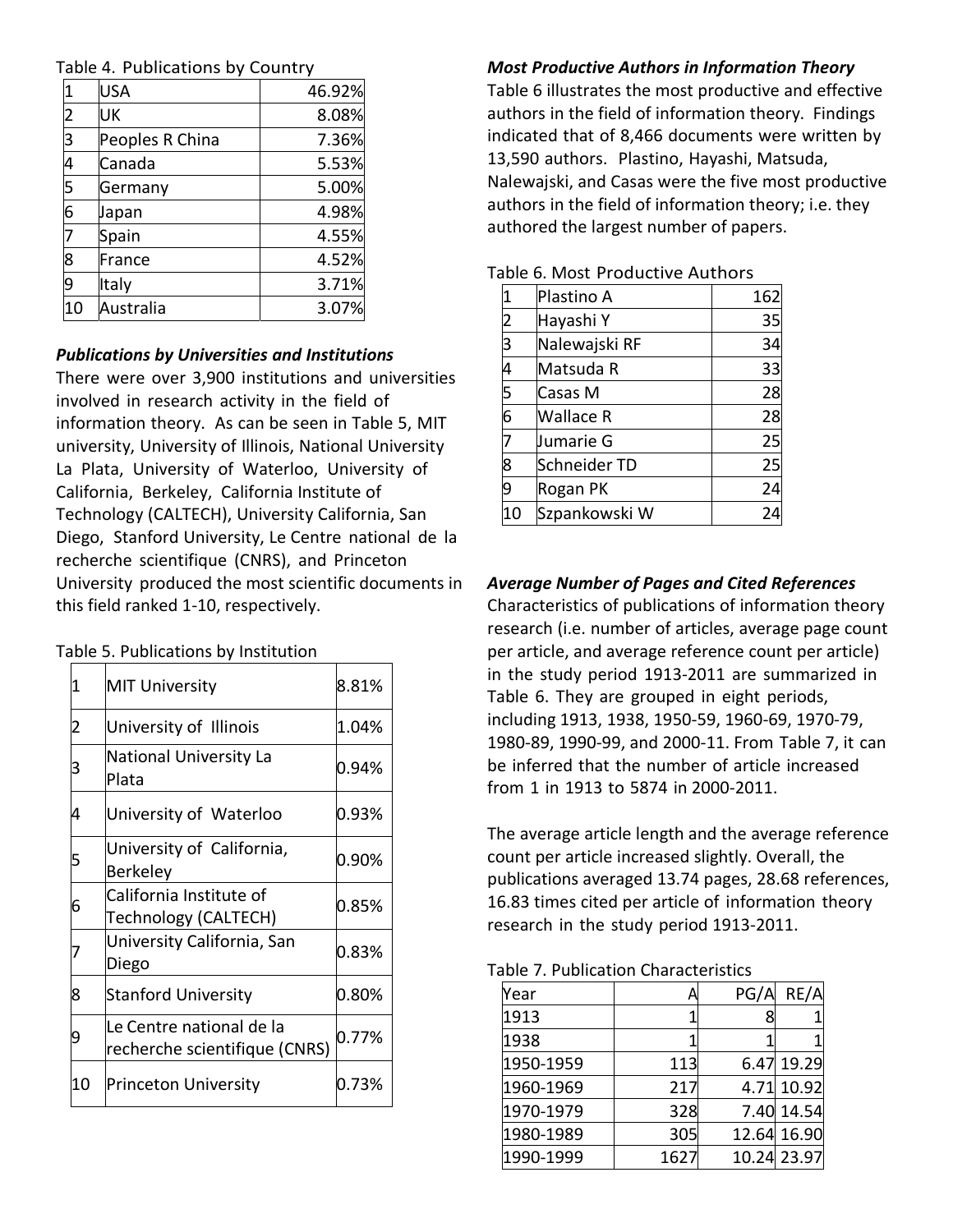| 2000-2011    |  | 15.60 32.23 |
|--------------|--|-------------|
| <b>Total</b> |  | 13.74 28.68 |

Note: A = Number of Articles; PG/A = Average Page Count; RE/A = Average Reference Count per Article

# *Most Cited Articles of Information Theory*

Number of citations to a publication illustrates the impact of its work in the field of science. To determine articles with greatest impact, articles were ranked based on times cited (Table 8). The times cited count indicates the number of times a published paper was cited by other papers and is a measure of the impact of a work in that field of science.

# Table 8: Most Cited Articles

|              |                                         | <b>Times</b> |
|--------------|-----------------------------------------|--------------|
| #            | Article Title                           | cited        |
|              | Turk, M., & Pentland, A. (1991).        |              |
|              | Eignfaces for recognition.              |              |
| $\mathbf 1$  | J of Cognitive Neuroscience.            | 3389         |
|              | Jaynes, E. T. (1957). Information       |              |
| $\mathbf{z}$ | theory and statistical mechanics.       | 3267         |
|              | Physical Review.                        |              |
|              | Maes, F., et al (1997).                 |              |
|              | Multimodality image registration        |              |
|              | by maximization of mutual               |              |
|              | information. IEEE Transactions          |              |
| 3            | on Medical Imaging.                     | 1834         |
|              | Douglass, J. K. et al (1993).           |              |
|              | Noise enhancement of                    |              |
| 4            | information. Nature.                    | 805          |
|              | Biglieri, E., et al. (1998). Fading     |              |
|              | channels: Information-theoretic         |              |
|              | and communications aspects.             |              |
|              | <b>IEEE Transactions on Information</b> |              |
| 5            | Theory.                                 | 783          |
|              | Kramer, G. et al. (2005).               |              |
|              | Cooperative strategies and              |              |
|              | capacity theorems for relay             |              |
|              | networks. IEEE Transactions on          |              |
| 6            | Information Theory.                     | 721          |
|              | Anderson, D. R.et al. (2000). Null      |              |
| 7            | hypothesis testing: Problems,           |              |
|              | prevalence, and an alternative.         | 704          |
|              | J of Wildlife Management.               |              |

|    | O'Neill, R. V. et al. (1988). Indices<br>of landscape pattern. Landscape                                |    |
|----|---------------------------------------------------------------------------------------------------------|----|
| 8  | Ecology.                                                                                                | 51 |
|    | Koetter, R., & Medard, M. (2003).<br>An algebraic approach to network                                   |    |
| 8  | coding. IEEE-ACM Transactions on<br>Networking.                                                         | 52 |
|    | Simoncelli, E. P., & Olshausen, B.<br>A. (2001). Natural image statistics<br>and neural representation. |    |
| 10 | Annual Review of Neuroscience.                                                                          |    |

Table 8 lists ten of the articles with greatest impact in information theory based on citation. We can see that Turk and Pentland (1991), Jaynes (1957), and Maes et al. (1997) have been cited 3389, 3267, and 1834 times in this period, respectively and therefore, are the most highly cited papers in the field of information theory.

# *Authorship Patterns in Information Theory*

For the purpose of determination of authorship patterns and degree of collaboration, the author field in *Web of Science* (*WoS*) database was searched and data were classified into three groups: one author, two authors, and three or more authors; 8,466 items about information theory were statistically analyzed in Table 9, including the percentage of outputs in eight periods. Results indicate that publications with one author during 1913‐1989 were dominant and publications with two and three or more authors during 1990‐2011 increased sharply.

By and large, 29.60 percent of authorship is related to one author, 30.38 percent of one is related to two authors, and 40.02 percent of one is related to three or more authors that made up writing patterns in field of information theory during 89 years.

#### Table 9. Number of Authors per Article

|           | One auth. Two auth. |       | Three or |  |
|-----------|---------------------|-------|----------|--|
| Year      |                     |       | more     |  |
| 1913      | 0.01%               | 0.00% | 0.00%    |  |
| 1938      | 0.01%               | 0.00% | 0.00%    |  |
| 1950-1959 | 1.23%               | 0.11% | 0.00%    |  |
| 1960-1969 | 2.10%               | 0.34% | 0.12%    |  |
| 1970-1979 | 2.60%               | 0.87% | 0.40%    |  |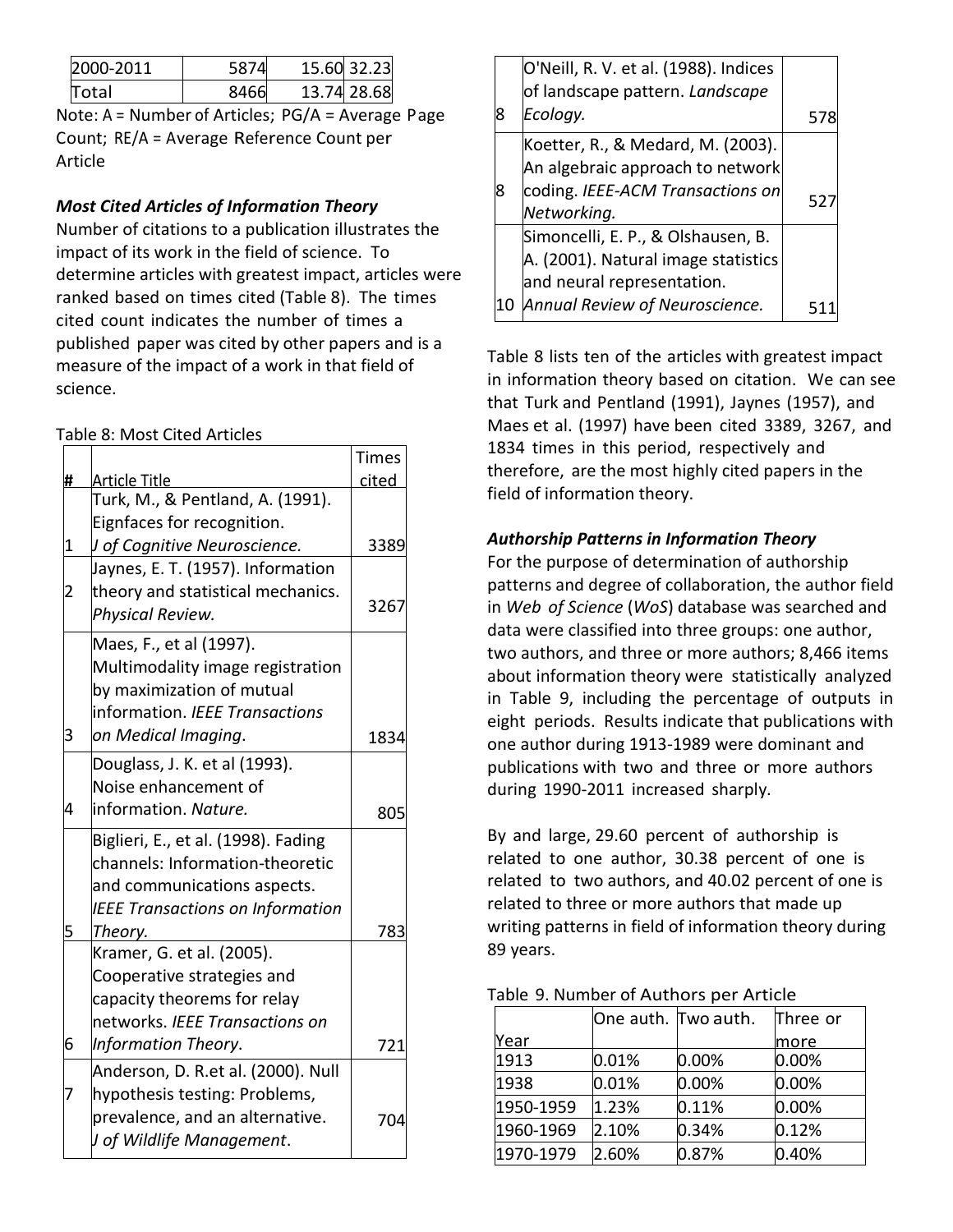| 1980-1989  | 1.89%  | $10.90\%$ | 0.82%  |
|------------|--------|-----------|--------|
| 1990-1999  | 6.47%  | 07.08%    | 15.67% |
| 12000-2011 | 15.28% | 21.08%    | 33.01% |
| Total      | 29.60% | 30.38%    | 40.02% |

In order to determine proportion of single and co‐ authored products in this field, first, works with two authors or more classified in a group named coauthored productions. In other words, outputs that have been provided with at least two authors or more considered as collaborative. In addition, to calculate ratio of co‐authorship publications to single author publications the below formula was used:

Co‐authorship ratio=

#Co-Authored Publications #Single‐Authored Pubs + #Co‐Authored Pubs

Ratio greater than  $0.5$  = more co-authored than single authored publications

Ratio of less than  $0.5$  = more single- authored than co‐authored publications (Sutter & Kocher, 2004).

According to the formula, the ratio of co‐authorship in field of information theory during 1913‐ 2011 was 0.70. As a result, it indicates that proportion of co‐authorship is more than single author production. Based on the findings, as shown in Table 9, 70.40 percent of published papers in the research period were produced collaboratively and only 29.60 percent of papers were produced individually.

#### *Type of Collaboration*

To determine the type of collaboration between scholars in this field, the papers with at least two authors or more belonging to the same organization, university or research institution were considered as institutional collaboration. The papers with at least 2 authors or more in different organizations, universities or research institution and in a country were considered as interinstitutional collaboration and the paper with at least 2 authors or more that were produced with the organizations, universities or research institutions in different countries were considered as international collaboration. The types of collaboration were grouped in eight periods, including 1913, 1938, 1950‐59, 1960‐69, 1970‐79, 1980‐89, 1990‐99, and 2000‐11.

Table 10 illustrates the type of collaboration in field of information theory. In 1913 and 1938 collaborated works were single author and during 1950‐1959, only type of collaboration was institutional and constituted 0.15 percent and during 1960‐1969, type of collaboration was institutional and inter‐institutional. In period times 1970‐2011 showed each three of type collaboration and institutional collaboration was dominant. Generally, the type of collaboration between scholars in the field information theory was 52.23 percent of collaborations institutional, 30.29 percent inter‐ institutional, and 17.48 percent of them international. Overall, institutional collaboration was dominant.

Table 10. Type of Collaboration between Iranian **Scholars** 

| Year(s)   | Institutional Inter- |               | Inter    |
|-----------|----------------------|---------------|----------|
|           |                      | institutional | national |
| 1913      | 0.00%                | 0.00%         | 0.00%    |
| 1938      | 0.00%                | 0.00%         | 0.00%    |
| 1950-1959 | 0.15%                | 0.00%         | 0.00%    |
| 1960-1969 | 0.62%                | 0.03%         | 0.00%    |
| 1970-1979 | 1.44%                | 0.34%         | 0.03%    |
| 1980-1989 | 1.07%                | 1.16%         | 0.20%    |
| 1990-1999 | 9.73%                | 5.64%         | 2.73%    |
| 2000-2011 | 39.21                | 23.12%        | 14.51%   |
| Total     | 52.23%               | 30.29%        | 17.48%   |

#### *Distribution of Subject Categories*

Distribution of subject categories via keyword analysis indicated a great diversity including 123 subject categories related to the research topic of information theory in *Web of Science*. Table 11 lists that top 10 subject categories in the 89 years. Among the top subject categories are computer science (29.93%), engineering (22.35%), and physics (18.40%) have been the most outputs and the article percentage had a significant growth.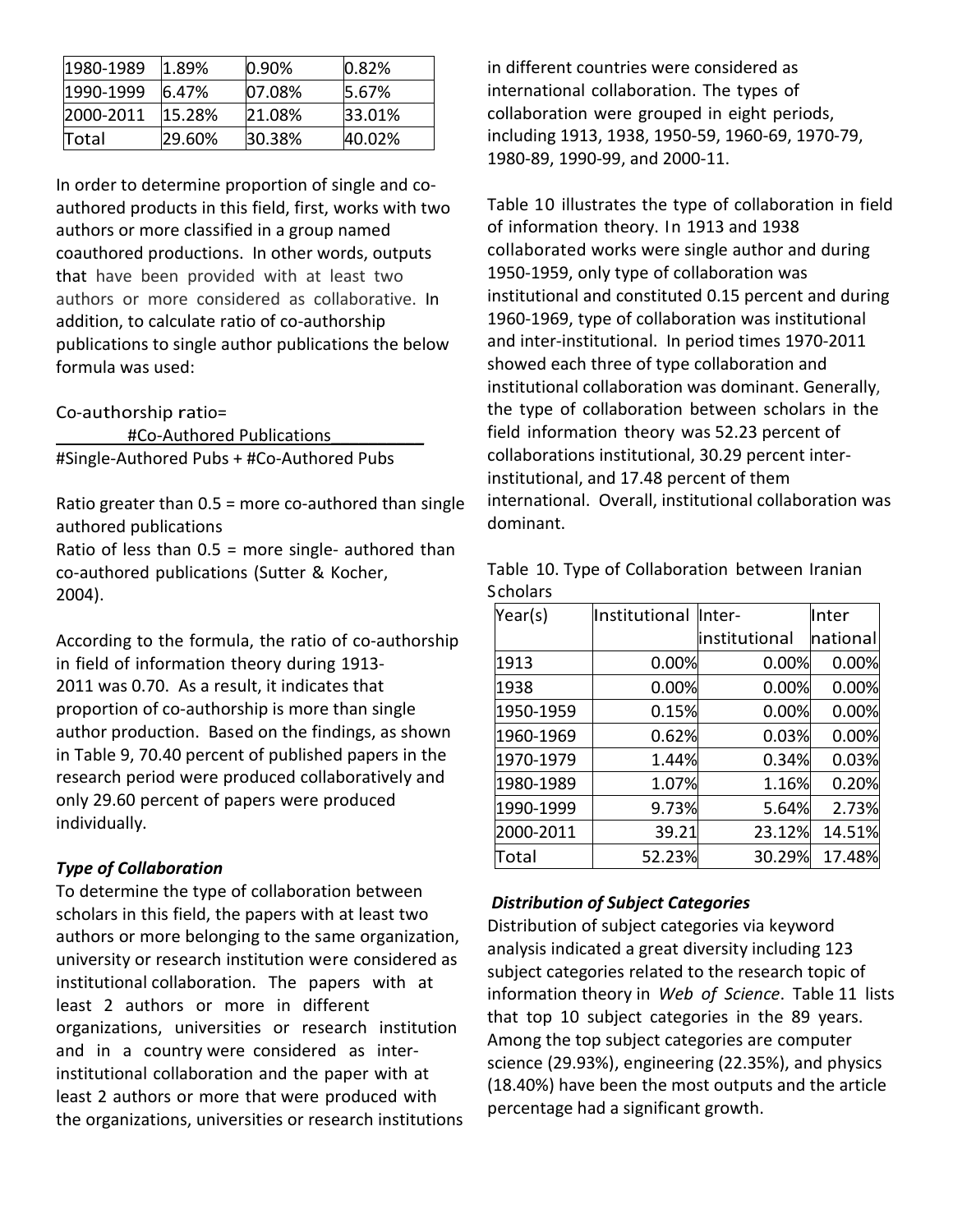Table 11. Top 10 Subject C ategories

| <b>Subject Categories</b>      | 1913  | 1938  | 1950-<br>1959 | 1960-<br>1969 | 1970-<br>1979 | 1980-<br>1989 | 1990-<br>1999 | 2000-<br>2011             | Total |
|--------------------------------|-------|-------|---------------|---------------|---------------|---------------|---------------|---------------------------|-------|
| Computer science               | 0.00% | 0.00% | 0.00%         | 0.00%         | 0.00%         |               |               | 0.00% 4.21% 25.73%        | 29.93 |
| Engineering                    | 0.00% | 0.00% | 0.06%         | 0.07%         | 0.02%         | 0.12%         |               | 3.33% 18.75% 22.35%       |       |
| Physics                        | 0.00% | 0.00% | 0.00%         | 0.00%         | 0.04%         |               |               | 0.02% 2.40% 15.95% 18.40% |       |
| Mathematics                    | 0.00% | 0.00% | 0.06%         | 0.07%         | 0.08%         |               | 0.18% 1.41%   | 7.17%                     | 8.97% |
| Telecommunications             | 0.01% | 0.01% | 0.14%         | 0.12%         | 0.11%         | 0.11%         | 0.48%         | 6.14%                     | 7.12% |
| Optics                         | 0.00% | 0.00% | 0.02%         | 0.14%         | 0.04%         | 0.06%         | 0.97%         | 5.50%                     | 6.73% |
| Chemistry                      | 0.00% | 0.00% | 0.02%         | 0.06%         | 0.09%         |               | 0.27% 1.13%   | 2.65%                     | 4.23% |
| Neurosciences neurology        | 0.00% | 0.00% | 0.00%         | 0.00%         | 0.08%         | 0.19%         | 0.64%         | 2.70%                     | 3.61% |
| Environmental sciences ecology | 0.00% | 0.00% | 0.00%         | 0.00%         | 0.08%         | 0.15%         | 0.38%         | 2.34%                     | 2.95% |
| Biochemistry molecular biology | 0.00% | 0.00% | 0.00%         | 0.00%         | 0.04%         | 0.05%         | 0.33%         | 2.36%                     | 2.78% |

# Table 12. Top 10 Keywords

| <b>Keywords</b>       | 1913  | 1938  | 1950-<br>1959 | 1960-<br>1969 | 1970-<br>1979 | 1980-<br>1989 | 1990-<br>1999 | 2000-<br>2011 | Total |
|-----------------------|-------|-------|---------------|---------------|---------------|---------------|---------------|---------------|-------|
| Information theory    | 0.01% | 0.01% | 1.21%         | 2.46%         | 3.65%         | 3.36%         | 6.85%         | 34.94%        | 52.7% |
| Entropy               | 0.00% | 0.00% | 0.00%         | 0.00%         | 0.06%         | 0.11%         | 2.51%         | 12.64%        | 15.3% |
| System (s)            | 0.00% | 0.00% | 0.04%         | 0.07%         | 0.37%         | 0.00%         | 2.30%         | 10.39%        | 13.2% |
| Model (s)             | 0.00% | 0.00% | 0.01%         | 0.03%         | 0.08%         | 0.17%         | 1.60%         | 8.47%         | 10.4% |
| Communication         | 0.00% | 0.00% | 0.09%         | 0.02%         | 0.10%         | 0.16%         | 0.48%         | 6.60%         | 7.5%  |
| Quantum               | 0.00% | 0.00% | 0.00%         | 0.02%         | 0.01%         | 0.03%         | 0.59%         | 6.24%         | 6.9%  |
| Dynamics              | 0.00% | 0.00% | 0.00%         | 0.03%         | 0.07%         | 0.08%         | 1.09%         | 4.42%         | 5.7%  |
| Network(s)            | 0.00% | 0.00% | 0.00%         | 0.00%         | 0.00%         | 0.03%         | 0.54%         | 4.52%         | 5.1%  |
| Capacity              | 0.00% | 0.00% | 0.02%         | 0.01%         | 0.01%         | 0.00%         | 0.40%         | 4.55%         | 5.0%  |
| Statistical mechanics | 0.00% | 0.00% | 0.02%         | 0.03%         | 0.00%         | 0.00%         | 0.25%         | 4.54%         | 4.8%  |

As author keyword analysis offers information about research trends in the view of researchers, it has proven to be important for monitoring the development of science (Li et al., 2009). In this study, 8,930 different author keywords were used from 1913 to 2011. Forty percent (3.572) appeared once, reflecting a wide difference in research focuses. Table 12 lists the top 10 ‐used keywords in the 89 years, with the most frequently used keywords being Information theory (52.7%), entropy (15.3%), system (s) (13.2%), and model(s) (10.4%).

#### **Discussion and Conclusions**

This study of information theory outputs showed some significant points on the worldwide research trends and performance from 1913 to 2011. The publication outputs about information theory increased during 89 years, but there were fluctuations in trend of growth. The products in the field of information theory from 1913 to 2011 showed a growth rate of 7.5 percent. In total, there are 8,466 publications in eleven types of document and sixteen languages listed in 123 subject categories